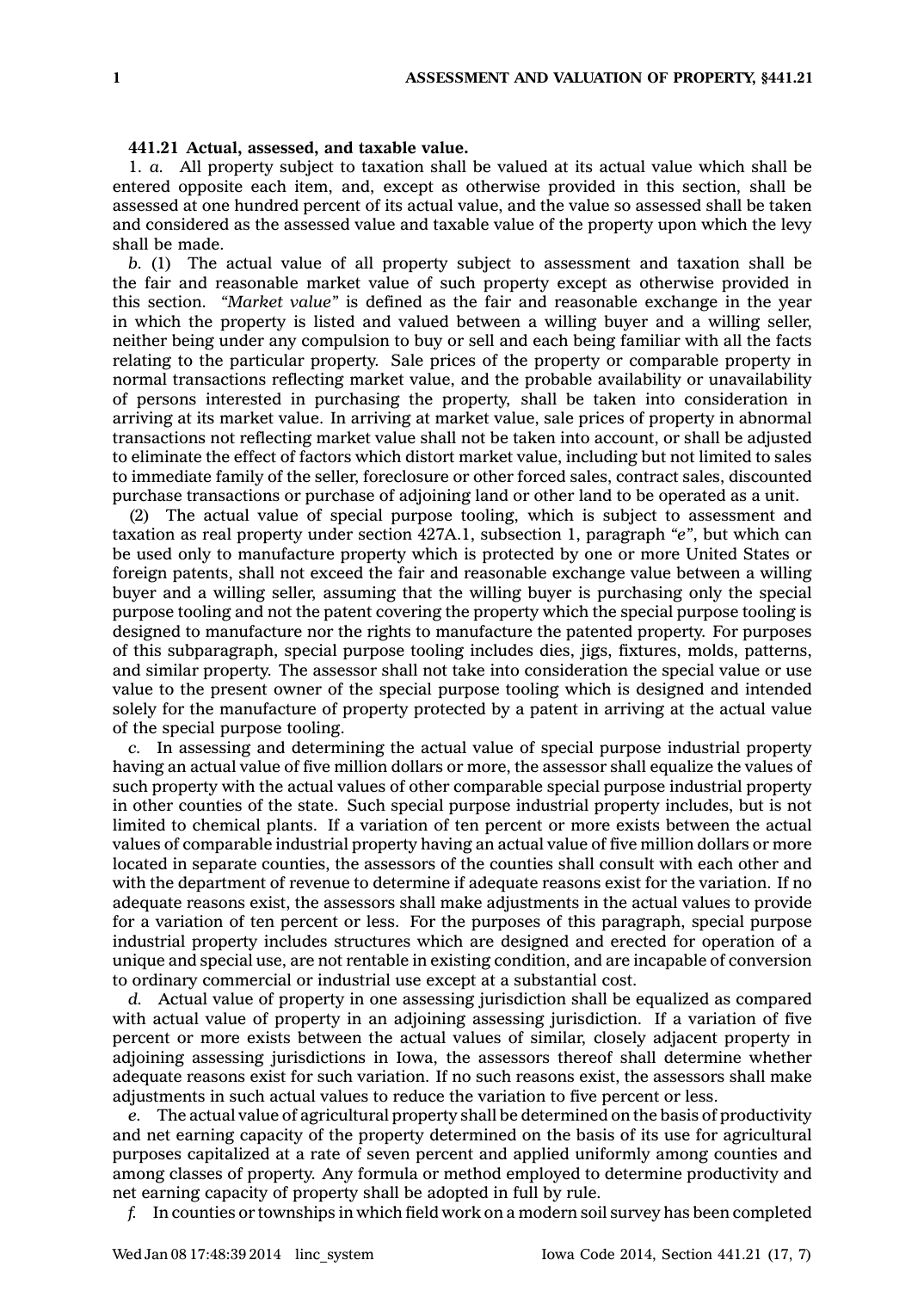## **§441.21, ASSESSMENT AND VALUATION OF PROPERTY 2**

since January 1, 1949, the assessor shall place emphasis upon the results of the survey in spreading the valuation among individual parcels of such agricultural property.

*g.* Notwithstanding any other provision of this section, the actual value of any property shall not exceed its fair and reasonable market value, except agricultural property which shall be valued exclusively as provided in paragraph *"e"* of this subsection.

*h.* The assessor shall determine the value of real property in accordance with rules adopted by the department of revenue and in accordance with forms and guidelines contained in the real property appraisal manual prepared by the department as updated from time to time. Such rules, forms, and guidelines shall not be inconsistent with or change the means, as provided in this section, of determining the actual, market, taxable, and assessed values.

*i.* (1) If the department finds that a city or county assessor is not in compliance with the rules of the department relating to valuation of property or has disregarded the forms and guidelines contained in the real property appraisal manual, the department shall notify the assessor and each member of the conference board for the appropriate assessing jurisdiction. The notice shall be mailed by restricted certified mail. The notice shall specify the areas of noncompliance and the steps necessary to achieve compliance. The notice shall also inform the assessor and conference board that if compliance is not achieved, <sup>a</sup> penalty may be imposed.

(2) The conference board shall respond to the department within thirty days of receipt of the notice of noncompliance. The conference board may respond to the notice by asserting that the assessor is in compliance with the rules, guidelines, and forms of the department or by informing the department that the conference board intends to submit <sup>a</sup> plan of action to achieve compliance. If the conference board responds to the notification by asserting that the assessor is in compliance, <sup>a</sup> hearing before the director of revenue shall be scheduled on the matter.

(3) A plan of action shall be submitted within sixty days of receipt of the notice of noncompliance. The plan shall contain <sup>a</sup> time frame under which compliance shall be achieved which shall be no later than January 1 of the following assessment year. The plan of action shall contain the signature of the assessor and of the chairperson of the conference board. The department shall review the plan to determine whether the plan is sufficient to achieve compliance. Within thirty days of receipt of the plan, the department shall notify the assessor and the chairperson of the conference board that it has accepted the plan or that it is necessary to submit an amended plan of action.

(4) By January 1 of the assessment year following the calendar year in which the plan was submitted to the department, the conference board shall submit <sup>a</sup> report to the department indicating that the plan of action was followed and compliance has been achieved. The department may conduct <sup>a</sup> field inspection to ensure that the assessor is in compliance. By January 31, the department shall notify the assessor and the conference board, by restricted certified mail, either that compliance has been achieved or that the assessor remains in noncompliance. If the department determines that the assessor remains in noncompliance, the department shall take steps to withhold up to five percent of the reimbursement payment authorized in section 425.1 until the director of revenue determines that the assessor is in compliance.

(5) If the conference board disputes the determination of the department, the chairperson of the conference board may appeal the determination to the state board of tax review.

(6) The department shall adopt rules relating to the administration of this paragraph *"i"*. 2. In the event market value of the property being assessed cannot be readily established in the foregoing manner, then the assessor may determine the value of the property using the other uniform and recognized appraisal methods including its productive and earning capacity, if any, industrial conditions, its cost, physical and functional depreciation and obsolescence and replacement cost, and all other factors which would assist in determining the fair and reasonable market value of the property but the actual value shall not be determined by use of only one such factor. The following shall not be taken into consideration: Special value or use value of the property to its present owner, and the goodwill or value of <sup>a</sup> business which uses the property as distinguished from the value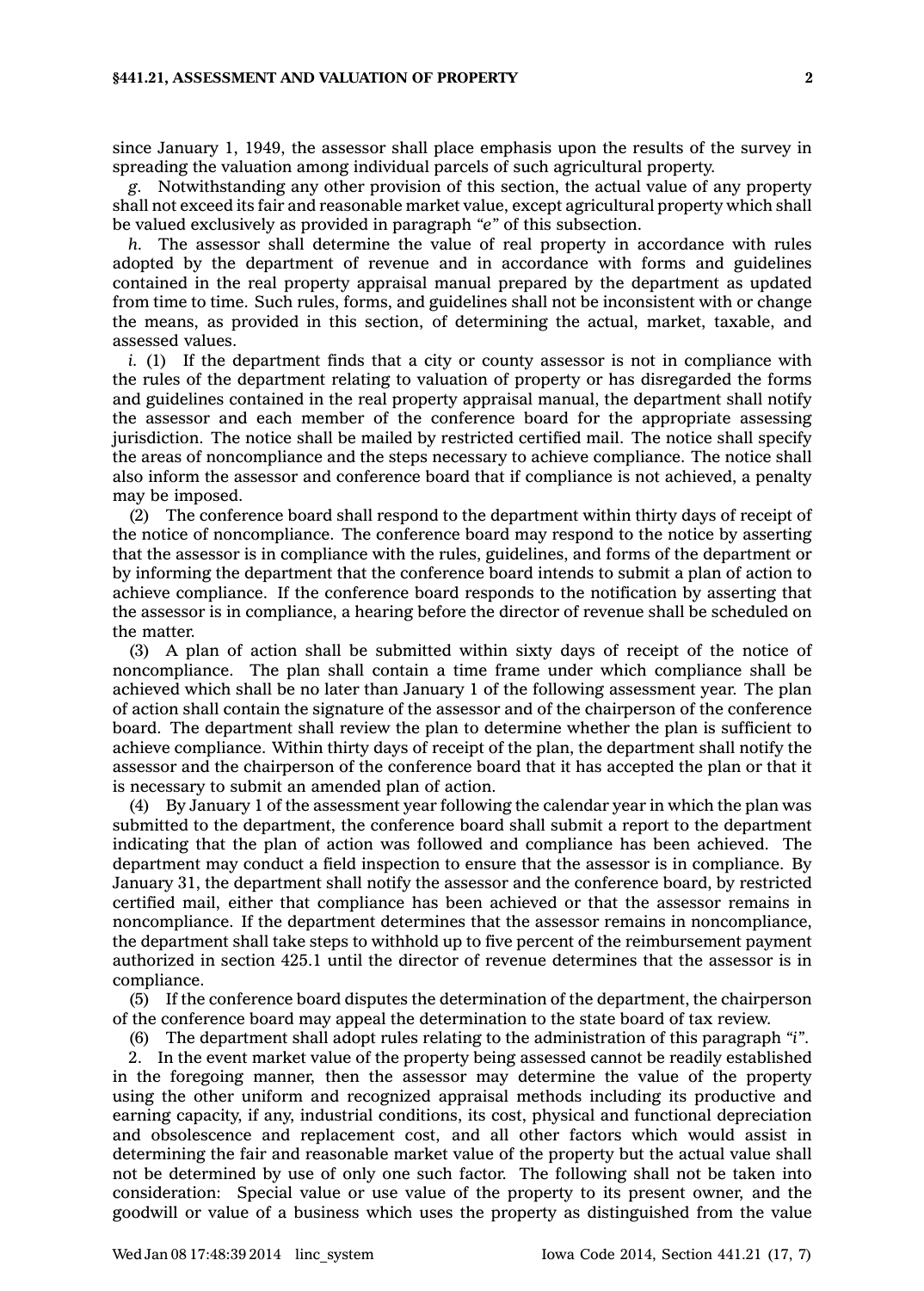of the property as property. However, in assessing property that is rented or leased to low-income individuals and families as authorized by section 42 of the Internal Revenue Code, as amended, and which section limits the amount that the individual or family pays for the rental or lease of units in the property, the assessor shall use the productive and earning capacity from the actual rents received as <sup>a</sup> method of appraisal and shall take into account the extent to which that use and limitation reduces the market value of the property. The assessor shall not consider any tax credit equity or other subsidized financing as income provided to the property in determining the assessed value. The property owner shall notify the assessor when property is withdrawn from section 42 eligibility under the Internal Revenue Code. The property shall not be subject to section 42 assessment procedures for the assessment year for which section 42 eligibility is withdrawn. This notification must be provided to the assessor no later than March 1 of the assessment year or the owner will be subject to <sup>a</sup> penalty of five hundred dollars for that assessment year. The penalty shall be collected at the same time and in the same manner as regular property taxes. Upon adoption of uniform rules by the department of revenue or succeeding authority covering assessments and valuations of such properties, the valuation on such properties shall be determined in accordance with such rules and in accordance with forms and guidelines contained in the real property appraisal manual prepared by the department as updated from time to time for assessment purposes to assure uniformity, but such rules, forms, and guidelines shall not be inconsistent with or change the foregoing means of determining the actual, market, taxable and assessed values.

3. *a. "Actual value"*, *"taxable value"*, or *"assessed value"* as used in other sections of the Code in relation to assessment of property for taxation shall mean the valuations as determined by this section; however, other provisions of the Code providing special methods or formulas for assessing or valuing specified property shall remain in effect, but this section shall be applicable to the extent consistent with such provisions. The assessor and department of revenue shall disclose at the written request of the taxpayer all information in any formula or method used to determine the actual value of the taxpayer's property.

*b.* The burden of proof shall be upon any complainant attacking such valuation as excessive, inadequate, inequitable, or capricious; however, in protest or appeal proceedings when the complainant offers competent evidence by at least two disinterested witnesses that the market value of the property is less than the market value determined by the assessor, the burden of proof thereafter shall be upon the officials or persons seeking to uphold such valuation to be assessed.

4. For valuations established as of January 1, 1979, the percentage of actual value at which agricultural and residential property shall be assessed shall be the quotient of the dividend and divisor as defined in this section. The dividend for each class of property shall be the dividend as determined for each class of property for valuations established as of January 1, 1978, adjusted by the product obtained by multiplying the percentage determined for that year by the amount of any additions or deletions to actual value, excluding those resulting from the revaluation of existing properties, as reported by the assessors on the abstracts of assessment for 1978, plus six percent of the amount so determined. However, if the difference between the dividend so determined for either class of property and the dividend for that class of property for valuations established as of January 1, 1978, adjusted by the product obtained by multiplying the percentage determined for that year by the amount of any additions or deletions to actual value, excluding those resulting from the revaluation of existing properties, as reported by the assessors on the abstracts of assessment for 1978, is less than six percent, the 1979 dividend for the other class of property shall be the dividend as determined for that class of property for valuations established as of January 1, 1978, adjusted by the product obtained by multiplying the percentage determined for that year by the amount of any additions or deletions to actual value, excluding those resulting from the revaluation of existing properties, as reported by the assessors on the abstracts of assessment for 1978, plus <sup>a</sup> percentage of the amount so determined which is equal to the percentage by which the dividend as determined for the other class of property for valuations established as of January 1, 1978, adjusted by the product obtained by multiplying the percentage determined for that year by the amount of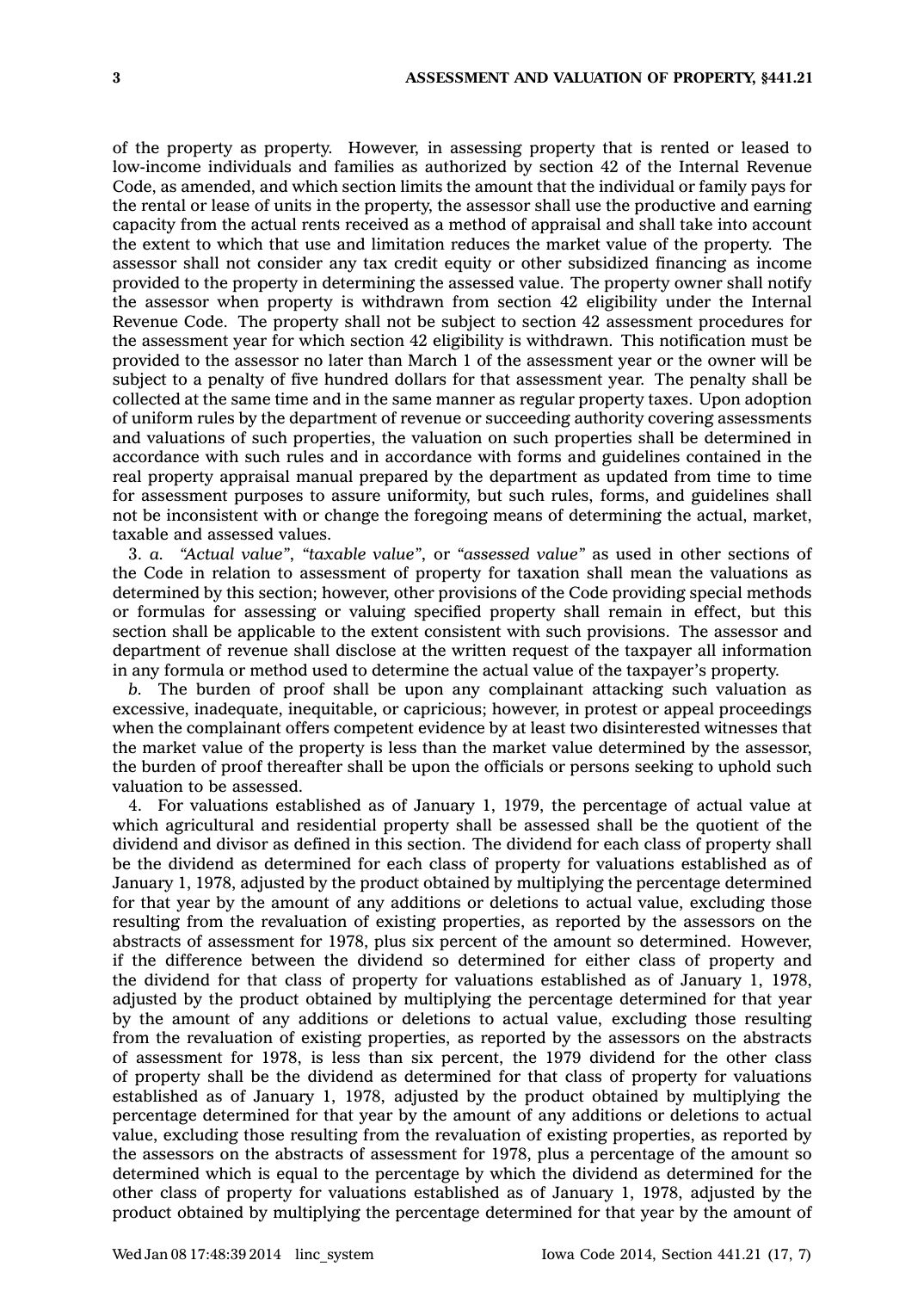any additions or deletions to actual value, excluding those resulting from the revaluation of existing properties, as reported by the assessors on the abstracts of assessment for 1978, is increased in arriving at the 1979 dividend for the other class of property. The divisor for each class of property shall be the total actual value of all such property in the state in the preceding year, as reported by the assessors on the abstracts of assessment submitted for 1978, plus the amount of value added to said total actual value by the revaluation of existing properties in 1979 as equalized by the director of revenue pursuant to section 441.49. The director shall utilize information reported on abstracts of assessment submitted pursuant to section 441.45 in determining such percentage. For valuations established as of January 1, 1980, and each assessment year thereafter beginning before January 1, 2013, the percentage of actual value as equalized by the director of revenue as provided in section 441.49 at which agricultural and residential property shall be assessed shall be calculated in accordance with the methods provided in this subsection, including the limitation of increases in agricultural and residential assessed values to the percentage increase of the other class of property if the other class increases less than the allowable limit adjusted to include the applicable and current values as equalized by the director of revenue, except that any references to six percent in this subsection shall be four percent. For valuations established as of January 1, 2013, and each assessment year thereafter, the percentage of actual value as equalized by the director of revenue as provided in section 441.49 at which agricultural and residential property shall be assessed shall be calculated in accordance with the methods provided in this subsection, including the limitation of increases in agricultural and residential assessed values to the percentage increase of the other class of property if the other class increases less than the allowable limit adjusted to include the applicable and current values as equalized by the director of revenue, except that any references to six percent in this subsection shall be three percent.

5. *a.* For valuations established as of January 1, 1979, property valued by the department of revenue pursuant to chapters 428, 433, 437, and 438 shall be considered as one class of property and shall be assessed as <sup>a</sup> percentage of its actual value. The percentage shall be determined by the director of revenue in accordance with the provisions of this section. For valuations established as of January 1, 1979, the percentage shall be the quotient of the dividend and divisor as defined in this section. The dividend shall be the total actual valuation established for 1978 by the department of revenue, plus ten percent of the amount so determined. The divisor for property valued by the department of revenue pursuant to chapters 428, 433, 437, and 438 shall be the valuation established for 1978, plus the amount of value added to the total actual value by the revaluation of the property by the department of revenue as of January 1, 1979. For valuations established as of January 1, 1980, property valued by the department of revenue pursuant to chapters 428, 433, 437, and 438 shall be assessed at <sup>a</sup> percentage of its actual value. The percentage shall be determined by the director of revenue in accordance with the provisions of this section. For valuations established as of January 1, 1980, the percentage shall be the quotient of the dividend and divisor as defined in this section. The dividend shall be the total actual valuation established for 1979 by the department of revenue, plus eight percent of the amount so determined. The divisor for property valued by the department of revenue pursuant to chapters 428, 433, 437, and 438 shall be the valuation established for 1979, plus the amount of value added to the total actual value by the revaluation of the property by the department of revenue as of January 1, 1980. For valuations established as of January 1, 1981, and each year thereafter, the percentage of actual value at which property valued by the department of revenue pursuant to chapters 428, 433, 437, and 438 shall be assessed shall be calculated in accordance with the methods provided herein, except that any references to ten percent in this subsection shall be eight percent. For valuations established on or after January 1, 2013, property valued by the department of revenue pursuant to chapter 434 shall be assessed at <sup>a</sup> percentage of its actual value equal to the percentage of actual value at which property assessed as commercial property is assessed under paragraph *"b"* for the same assessment year.

*b.* For valuations established on or after January 1, 2013, commercial property, excluding properties referred to in section 427A.1, subsection 8, shall be assessed at <sup>a</sup> percentage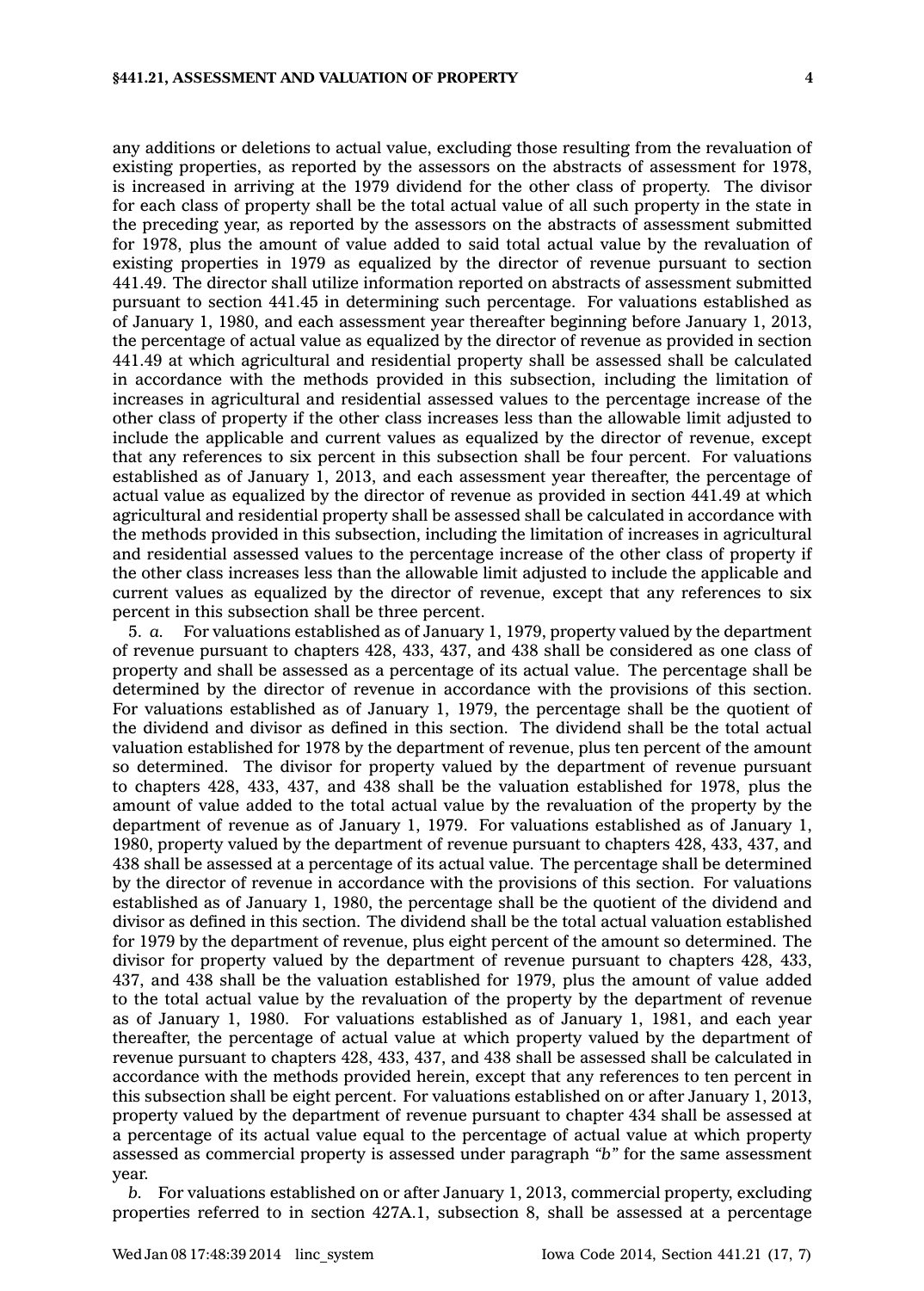of its actual value, as determined in this paragraph *"b"*. For valuations established for the assessment year beginning January 1, 2013, the percentage of actual value as equalized by the director of revenue as provided in section 441.49 at which commercial property shall be assessed shall be ninety-five percent. For valuations established for the assessment year beginning January 1, 2014, and each assessment year thereafter, the percentage of actual value as equalized by the director of revenue as provided in section 441.49 at which commercial property shall be assessed shall be ninety percent.

*c.* For valuations established on or after January 1, 2013, industrial property, excluding properties referred to in section 427A.1, subsection 8, shall be assessed at <sup>a</sup> percentage of its actual value, as determined in this paragraph *"c"*. For valuations established for the assessment year beginning January 1, 2013, the percentage of actual value as equalized by the director of revenue as provided in section 441.49 at which industrial property shall be assessed shall be ninety-five percent. For valuations established for the assessment year beginning January 1, 2014, and each assessment year thereafter, the percentage of actual value as equalized by the director of revenue as provided in section 441.49 at which industrial property shall be assessed shall be ninety percent.

6. Beginning with valuations established as of January 1, 1978, the assessors shall report the aggregate taxable values and the number of dwellings located on agricultural land and the aggregate taxable value of all other structures on agricultural land. Beginning with valuations established as of January 1, 1981, the agricultural dwellings located on agricultural land shall be valued at their market value as defined in this section and agricultural dwellings shall be valued as rural residential property and shall be assessed at the same percentage of actual value as is all other residential property.

7. For the purpose of computing the debt limitations for municipalities, political subdivisions and school districts, the term *"actual value"* means the *"actual value"* as determined by subsections 1 to 3 of this section without application of any percentage reduction and entered opposite each item, and as listed on the tax list as provided in section 443.2 as "actual value".

Whenever any board of review or other tribunal changes the assessed value of property, all applicable records of assessment shall be adjusted to reflect such change in both assessed value and actual value of such property.

8. *a.* Any normal and necessary repairs to <sup>a</sup> building, not amounting to structural replacements or modification, shall not increase the taxable value of the building. This paragraph applies only to repairs of two thousand five hundred dollars or less per building per year.

*b.* Notwithstanding paragraph *"a"*, any construction or installation of <sup>a</sup> solar energy system on property classified as agricultural, residential, commercial, or industrial property shall not increase the actual, assessed and taxable values of the property for five full assessment years.

*c.* As used in this subsection, *"solar energy system"* means either of the following:

(1) A system of equipment capable of collecting and converting incident solar radiation or wind energy into thermal, mechanical or electrical energy and transforming these forms of energy by <sup>a</sup> separate apparatus to storage or to <sup>a</sup> point of use which is constructed or installed after January 1, 1978.

(2) A system that uses the basic design of the building to maximize solar heat gain during the cold season and to minimize solar heat gain in the hot season and that uses natural means to collect, store, and distribute solar energy which is constructed or installed after January 1, 1981.

*d.* In assessing and valuing the property for tax purposes, the assessor shall disregard any market value added by <sup>a</sup> solar energy system to <sup>a</sup> building. The director of revenue shall adopt rules, after consultation with the economic development authority, specifying the types of equipment and structural components to be included under the guidelines provided in this subsection.

9. Not later than November 1, 1979, and November 1 of each subsequent year, the director shall certify to the county auditor of each county the percentages of actual value at which residential property, agricultural property, commercial property, industrial property,